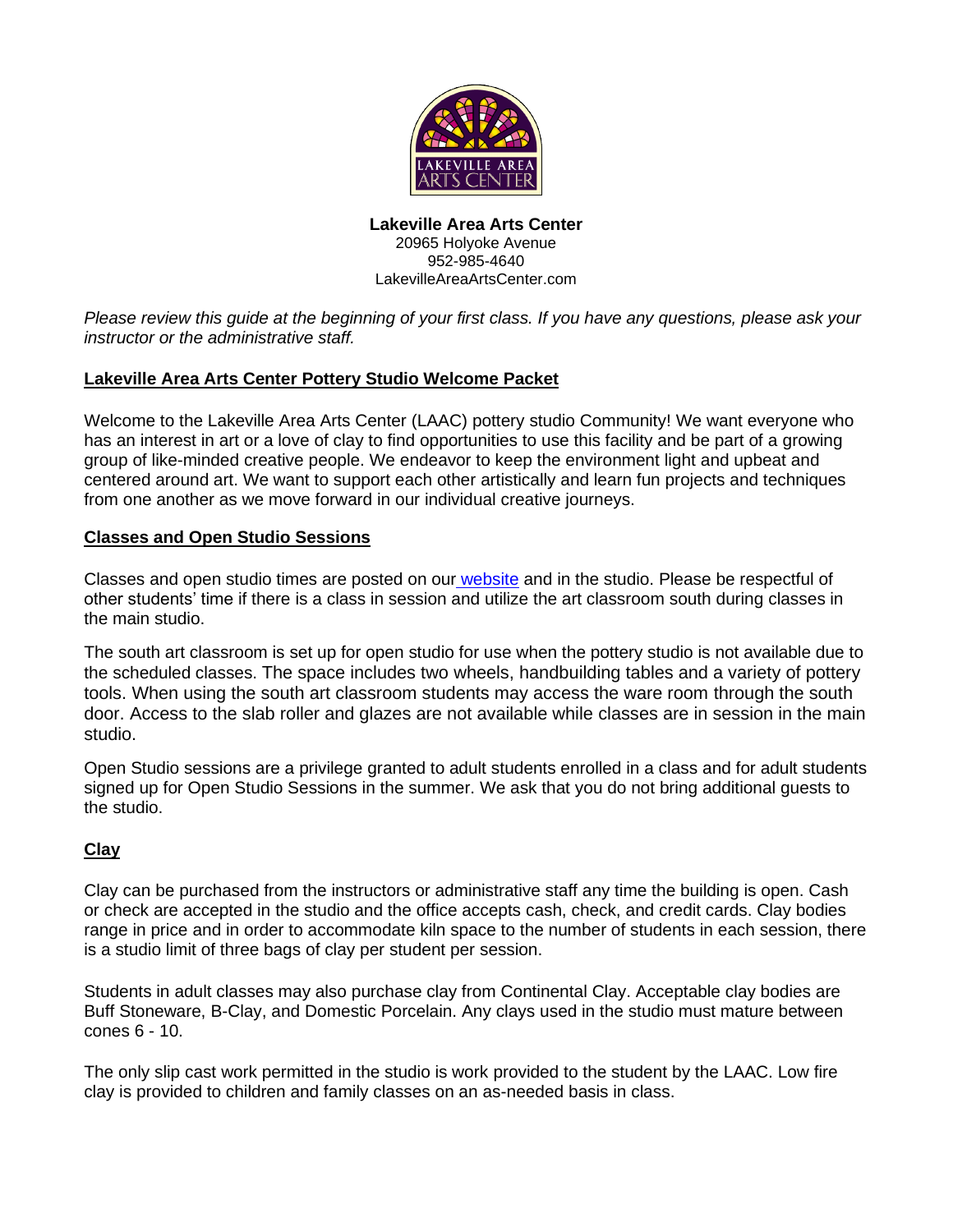Student clay must be labeled with the first and last name of the student and kept in cubbies or the lowest shelf in the ware room. Student clay must be removed from the LAAC on the last day of class unless the student is signed up for the next session of classes. Clay that is left in the studio will be recycled or disposed of after the first week of new classes if the student is not enrolled.

# **Tools**

Tools are provided in the pottery studio for student use. Students are also allowed to use their own tools. These tools should be marked clearly with the student's initials/name and kept in a locker or taken out of the studio at the end of a student's work time. The Arts Center is not responsible for lost or stolen tools.

The Arts Center has a variety of decorative mats, stamps, and sprigs for student use. There are forming tools such as: wheels, a slab roller, an extruder, drop trays, and slump and hump forms. We also have fans, slip trailing bottles, brushes, and a heat gun. Please leave studio tools at the Arts Center. Students are responsible for seeking out information from an instructor on how to properly use and clean these tools if they have not yet been covered in class. No open flame is allowed in the pottery studio.

## **Work in Progress**

Students may start new work through the fifth week of the class. After this time students should concentrate on trimming and glazing. If a student has already registered for the next session, this requirement is waived.

Current work should be stored on ware shelves. Please keep your 'footprint' as small as possible. Put as many of your pieces on a ware board as will fit. Consolidate work each time you visit the studio and move the work through the process in as timely a fashion as possible. Trim as soon as the work is leather hard. Move work to the Greenware Cart as soon as it is stable to do so. Work made on bats, in drop trays, and using slump or hump forms should be moved to ware boards as soon as possible.

Bisqued work will be marked with the month (numerically) it was removed from the bisque kiln. Bisqued work should immediately be claimed from the Bisque Cart and placed on a ware board with the maker's name on the ware shelves. Students have 30 days from the end of their class to make sure that glazing is complete and pick up their pieces. There should be no carry over of bisqued pieces from one session to another beyond the 30 days.

If work sits on the bisque carts so that two months have ended since it was removed from the bisque kiln the work will be discarded or used by LAAC. Similarly, if glaze work is left at the LAAC for more than 40 days after the last day of class, EVEN IF you are enrolled in another class, it will be discarded.

### **Work Made at Home**

Students that are currently enrolled in a class or open studio session may bring in work that was made at home as long as it is made from one of the three acceptable clay bodies. These pieces must be made by the enrolled student. Work by student's children, parents, etc., will require a separate enrollment.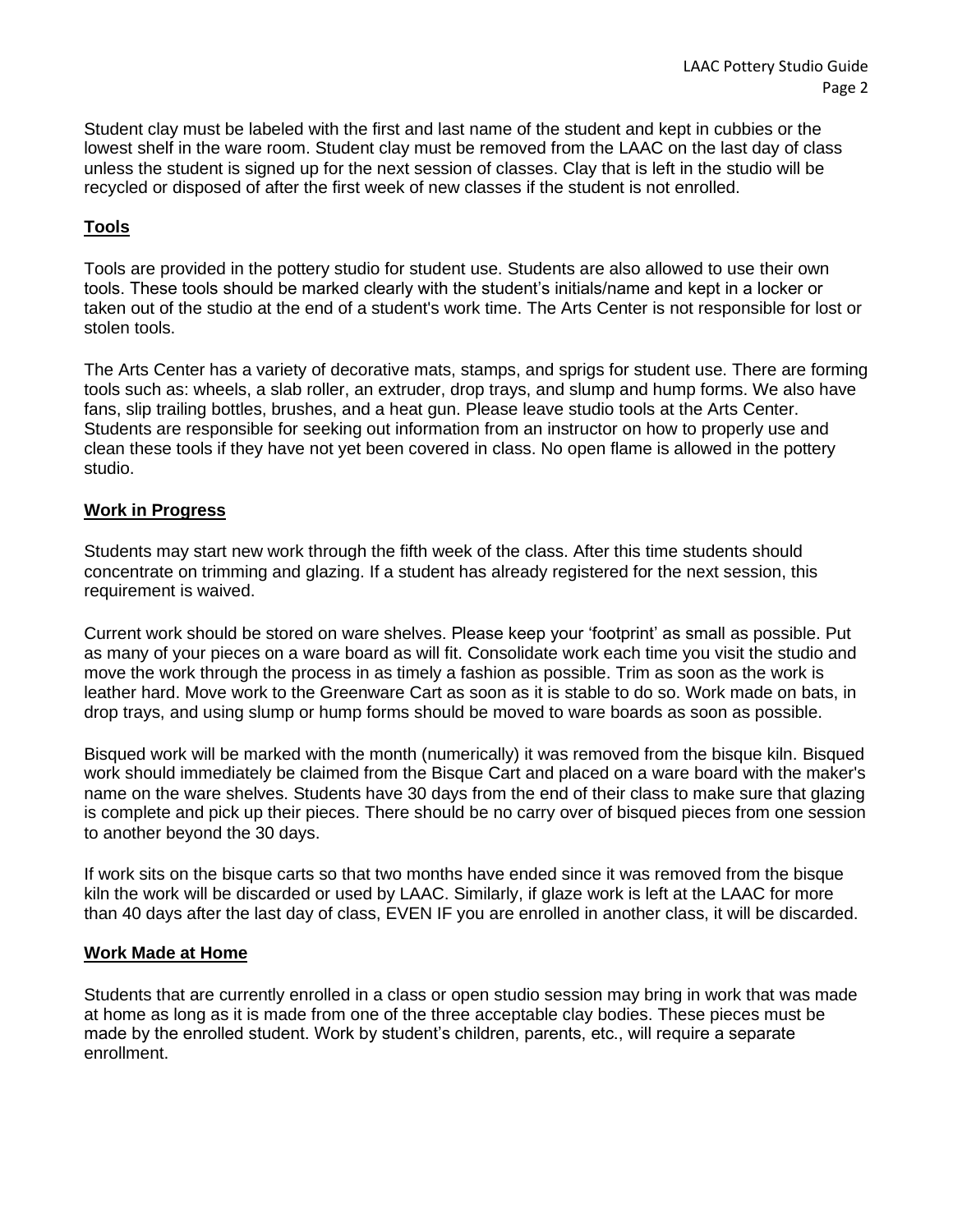#### **Selling of Work and Charity Work**

We do encourage our students to sell their work at holiday and craft shows but please keep your work at hobby levels. As the pottery program at LAAC is an educational and recreational program we cannot allow production work to take place in our facility. Charity work can be made in the studio, but you must get permission from the Studio Manager and have a clear set of goals, deadlines, and expectations before beginning work.

### **Glazing and Firing**

The LAAC pottery studio does High-fire Oxidation (specifically Cone 9) for adult classes. We have 19 High-fire glazes that are custom made in our studio. Staff works diligently to maintain these glazes, however for a variety of reasons some may out of stock. These glazes are represented on the sample walls by themselves and in combination on tiles that are marked with the combination written out. We also have some underglazes and some Stroke n' Coat glazes that can tolerate Cone 9 temperatures with varying results. We have red iron oxide stain, black iron oxide stain, blue engobe, and waxes. Students should be instructed in the general use of our glazes, even if they have prior glaze experience, before glazing any pieces.

After a student has completed three or more sessions in our studio, they can use approved commercially made glazes in accordance with the Commercial Glaze Policies. See the Studio Manager for details.

Work that is put out for glazing on the Glaze Shelves in the Kiln Room must be accompanied by the appropriate amount of glaze slips. The rate for glaze firing is \$1.00/lbs. These slips should be signed and dated. They do not need to be cut apart for each piece. A 'chunk' of glaze slips accompanying a group of pots is fine.

Pots that have flaws in the raw glazing such as messy feet, not enough clearance, or flaking glazes will have notes with "Needs TLC" placed on them and will not be fired until the flaw is addressed. Pieces that need extra kiln furniture such as mushroom caps or B-Clay foot rings should be placed on that furniture (kiln stilts and cookies, respectively) on the Glaze Shelves so the Studio Manager will know how you want the piece to be loaded.

Pieces that come out of the glaze firing with flaws due to a technical problem may be re-fired without additional fees. Second firings because of matters of aesthetics must have new firing slips. The LAAC pottery studio limits glaze firings to two.

### **Cleaning**

Please reserve 30 minutes at the end of class or your Open Studio slot for cleaning. The general rule is "Clean anything you use plus a little extra." Dry clay dust is a breathing hazard, so for the safety of all, wipe clay off all surfaces, including the tables, chairs, and floor, in any part of the studio that you used. The sinks cannot handle clay, and water any thicker than milk should be poured into the colanders.

Before you leave, your clay must be put away properly. Work must be consolidated, labeled with your name, and shelved. Bats and ware boards must be scrubbed top, bottom, and sides. Bats should be dried in drying racks. Tools must be very thoroughly cleaned, sanitized, AND put away (yes, even if they are wet).